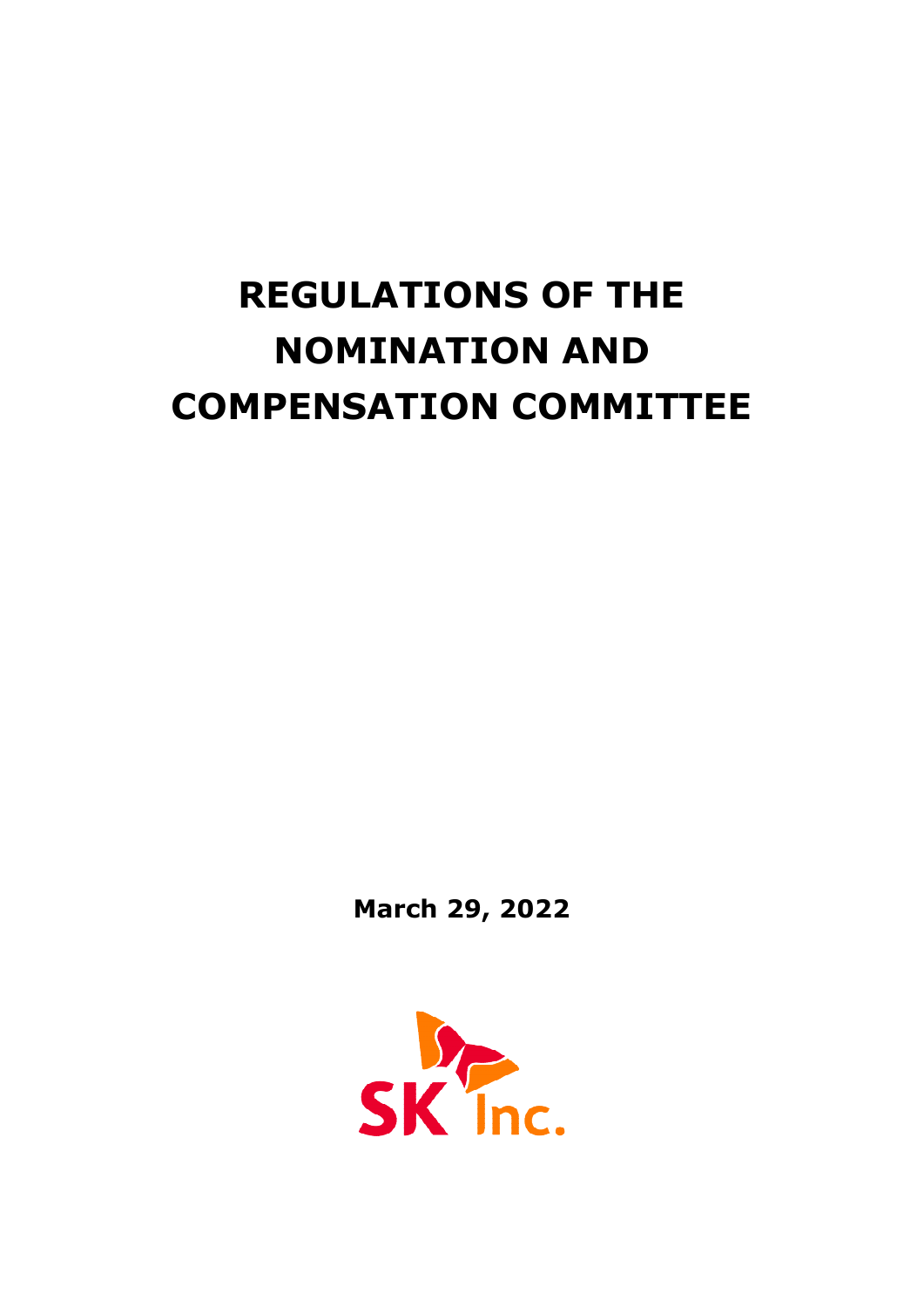

#### **Article 1 (Purpose)**

- ① The purpose of these regulations is to set forth the matters necessary for efficient composition and operation of the Nomination and Compensation Committee (the "Committee") as prescribed under the relevant laws and regulations, the Articles of Incorporation, and the Regulations of the Board of Directors.
- ② These regulations shall apply with respect to any matters not prescribed in the relevant laws and regulations, the Articles of Incorporation, or the Regulations of the Board of Directors.

#### **Article 2 (Function)**

The Committee shall recommend candidates for outside directors to be appointed at the general shareholders' meeting and review matters including evaluations and continuance in office of representative directors (and adequacy of remuneration of internal directors. <Amended, March 29, 2022>

#### **Article 3 (Composition)**

- ① The Committee shall be comprised of three (3) directors, two (2) of whom shall be outside directors.
- ② The term of office of the members of the Committee (the "member(s)") shall be the same as that of the directors.

#### **Article 4 (Chairperson)**

- ① The chairperson shall be appointed among the Committee members by the Board of Directors or the Committee upon delegation by the Board of Directors, and the chairperson shall represent the Committee and preside at all of its meetings. <Amended, March 29, 2022>
- ② In case the Committee reviews any agenda to be submitted to the Board of Directors, the chairperson shall report the result thereof to the Board of Directors.
- ③ In case the chairperson is unable to serve, a member designated by the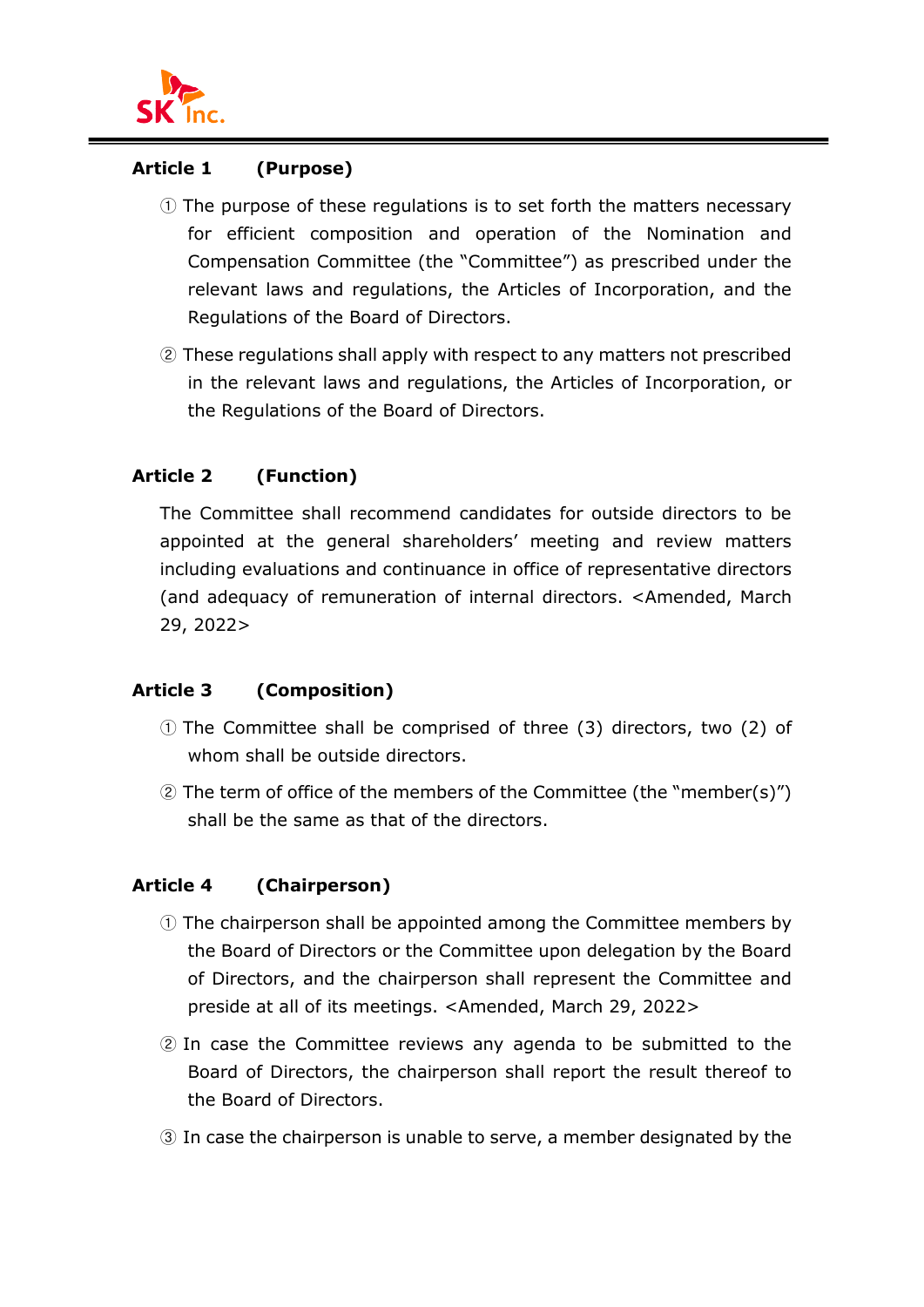

Committee shall perform the duties in place of the chairperson and a meeting for appointment of such member shall be presided by the eldest of the present members.

④ The term of the chairperson shall be until the end of the first ordinary general shareholders' meeting following its appointment. <Newly Inserted, March 29, 2022>

## **Article 5 (Convening of Meeting)**

- ① The meetings of the Committee shall be convened by the chairperson.
- ② Any member may request the chairperson to convene the Committee meeting by submitting the agendum and grounds therefor.
- ③ In convening the Committee meeting, the chairperson shall give notice to each member of the date, time, place and agenda of the meeting, at least two (2) days prior to the date set for such meeting; provided, however, that in case of emergency, such notice may be given by the date immediately preceding the date of such meeting.
- ④ The Committee meeting may be held without following the procedure prescribed in paragraph 3 upon unanimous consent of all members.

#### **Article 6 (Method of Adopting Resolutions)**

- ① Any resolution of the Committee shall be adopted by the presence of a majority of the members in office and a majority of the votes of the members present.
- ② The Committee may permit all or some of the members to participate in the meeting by means of communication that allow simultaneous audio transmission, in lieu of attending such meeting in person and such members shall be deemed to have attended the meeting in person.

#### **Article 6-2 (Exclusion and Preclusion of Members)**

- ① Any member directly holding an interest in an agenda shall be excluded from the deliberation and resolution of such agenda.
- ② Where any member determines that he or she falls under the grounds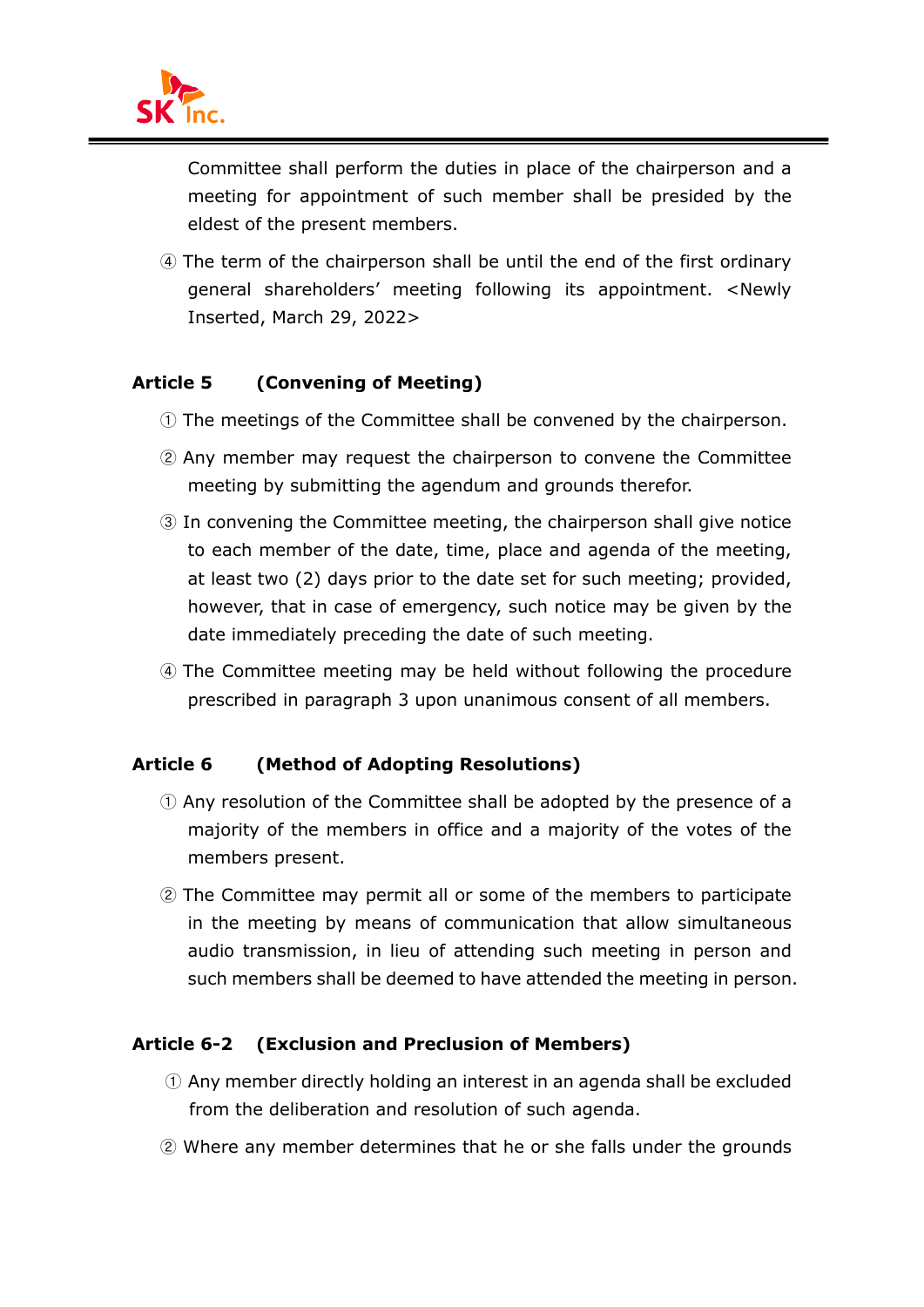of paragraph 1, he or she may voluntarily preclude himself or herself from deliberation and resolution of the relevant agenda.

[This Article Newly Inserted, March 29, 2022]

# **Article 7 (Matters to be Presented and Reviewed)**

- ① The Committee shall review and resolve the following matters:
	- 1. Recommend candidates for outside directors.
- ② The Committee shall review any of the following matters:
	- 1. Evaluate the activities of representative directors and their continuance in office;
	- 2. Propose discharge and/or appointment of representative directors;
	- 3. Recommend the candidates for representative directors; and
	- 4. Adequacy of each internal director's remuneration.

## **Article 8 (Management of Outside Director Candidate Pool, etc.)**

- ① The Company shall manage the outside director candidate pool on a regular basis and keep the list thereof up-to-date.
- ② Upon request of the Committee, the Company shall select multiple appropriate candidates for outside directors among the outside director candidate pool that the Company manages and maintains on a regular basis and provide the Committee with the list (the "List of Outside Director Candidates"). <Amended, March 29, 2022>

# **Article 9 (Recommendation of Outside Director Candidates)**

- ① When the Committee needs to recommend candidates for outside directors, the Committee shall require the Company to provide the List of Outside Director Candidates. In this case, the Committee may add to the said list the candidates for outside directors that the Committee selected following a resolution at the Committee meeting.
- ② The Committee shall select candidates among the outside director candidates in the list prescribed in paragraph 1 through review of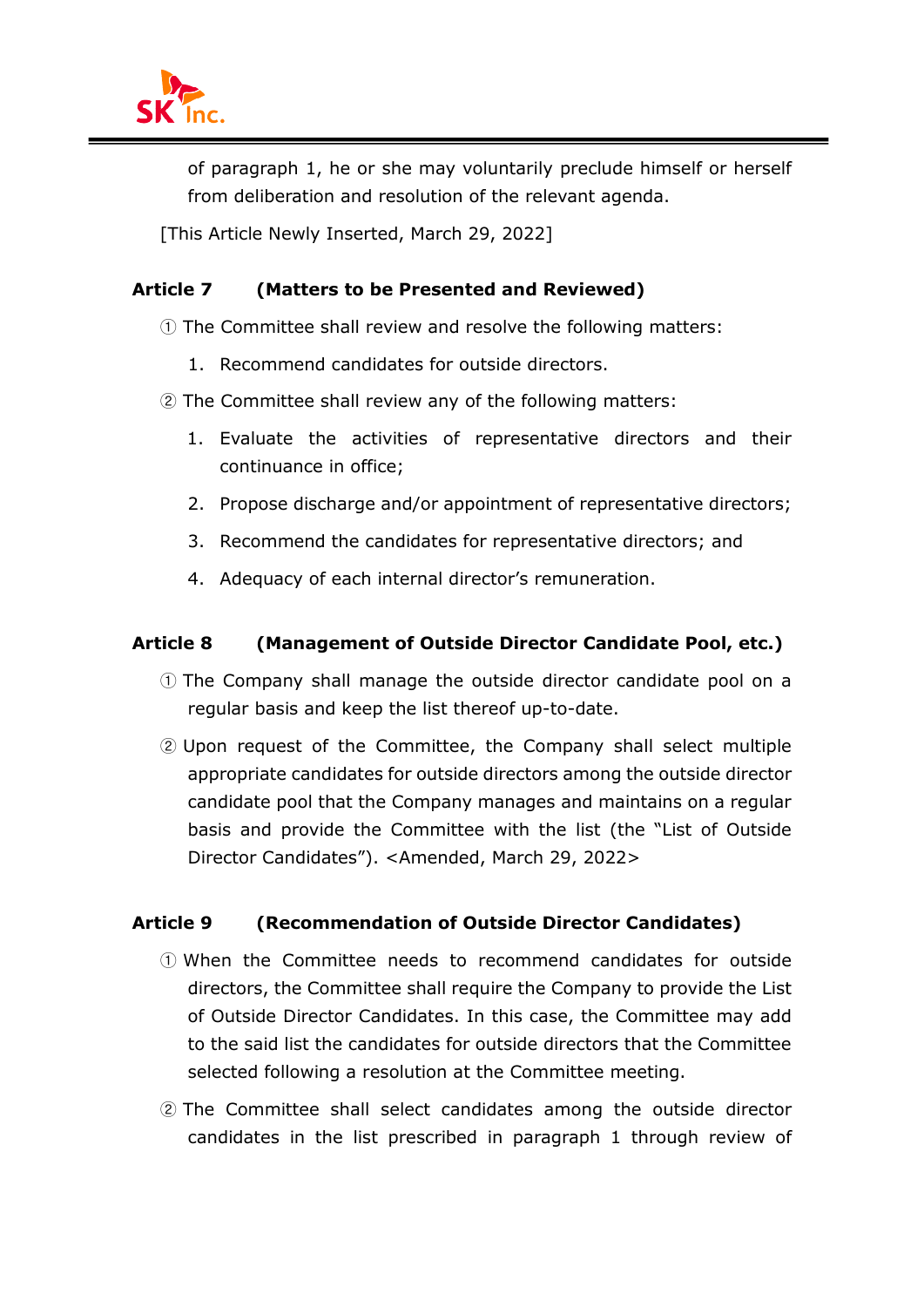

documents and reputation screening, etc. <Amended, March 29, 2022>

- ③ In the case of paragraph 2, the Committee may proceed with additional procedures including interview with the outside director candidates as may be necessary. <Amended, March 29, 2022>
- ④ The Committee shall request the Company to submit information and provide opinion in the process of recommendation of outside director candidates under paragraphs 1 through 3, and the Company shall comply with such request.

#### **Article 10 (Evaluation of Representative Director, etc.)**

- ① Each fiscal year, the Committee shall evaluate the performance of the representative director(s) in office for the relevant fiscal year until the day preceding the end of each fiscal year. <Amended, March 29, 2022>
- ② The Committee shall review whether to have the representative director(s) remain in office based on the results of assessment prescribed in paragraph 1.
- ③ The Committee shall report to the Board of Directors on the evaluation results prescribed in paragraph 1 and the results of the review on whether to have the representative director(s) remain in office pursuant to paragraph 2 and give such notice to the Company.
- ④ The Committee shall request the Company to submit information and provide opinion in the process of evaluation pursuant to paragraph 1 and review pursuant to paragraph 2, and the Company shall comply with such request.

# **Article 11 (Proposal to Discharge or Appoint Representative Director, etc.)**

① If the Committee deems any representative director to be unqualified to remain in office based on the evaluation results pursuant to paragraphs 1 and 2 of Article 10, the Committee shall follow the procedure set forth in paragraphs 3 and 4 of Article 12 until the end of that fiscal year and propose discharge of the representative director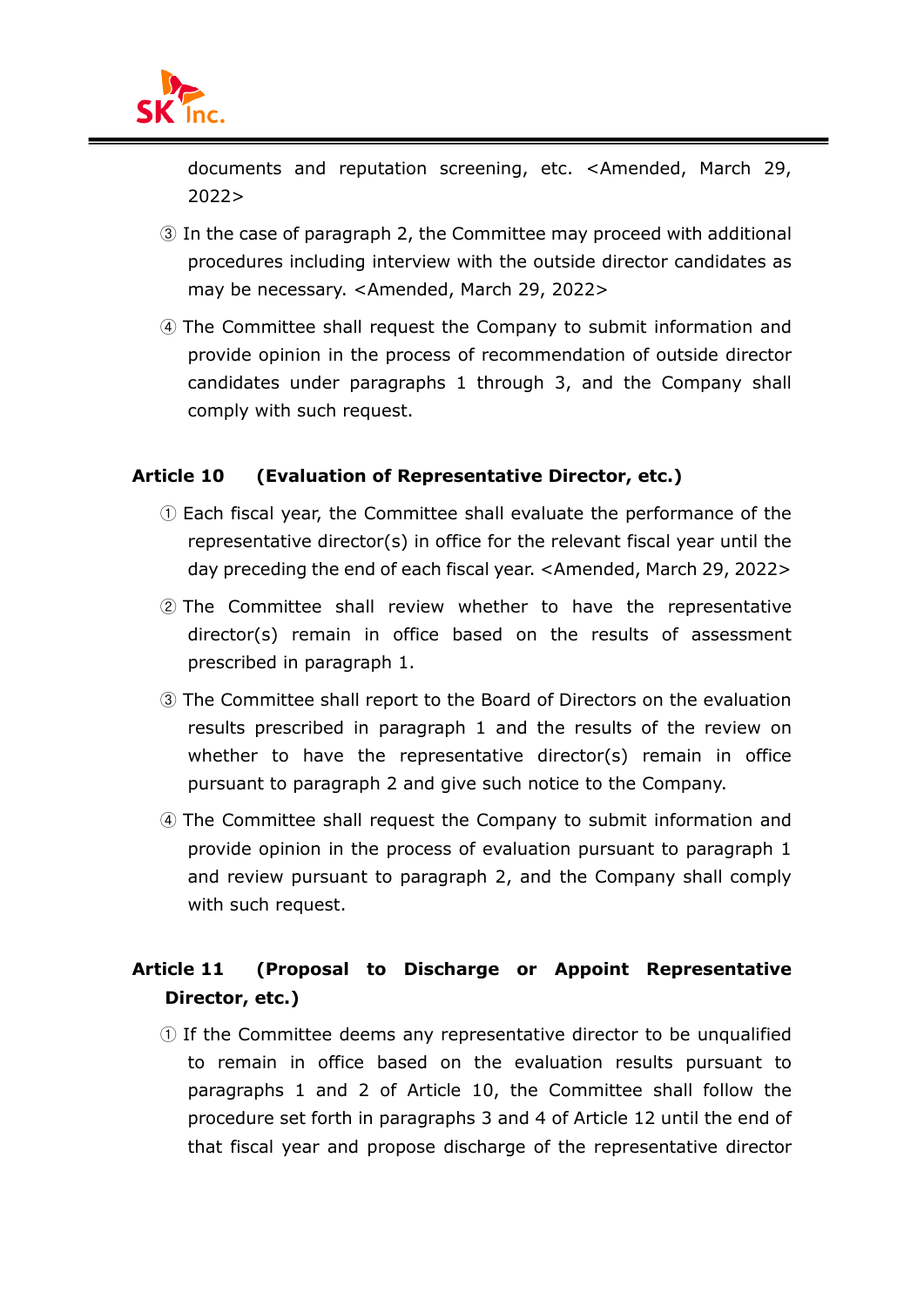

and/or appointment of a new representative director to the Board of Directors.

② The chairperson shall request the chairperson of the Board of Directors or representative directors to convene a meeting of the Board of Directors to discharge the representative director and/or appoint a new representative director. If the chairperson of the Board of Directors or representative directors refuse the chairperson's request to convene such meeting without any justifiable reason, the chairperson may convene the Board of Directors.

# **Article 12 (Management of Representative Director Candidate Pool and Recommendation of Candidates, etc.)**

- ① The Company shall manage the representative director candidate pool on a regular basis and keep the list thereof up-to-date.
- ② Upon request of the Committee, the Company shall select appropriate candidates for representative directors among the representative director candidate pool that the Company manages and maintains on a regular basis and provide the Committee with the list (the "List of Representative Director Candidates").
- ③ When the Committee needs to recommend representative director candidates, the Committee shall request the Company to provide the List of Representative Director Candidates.
- ④ The Committee shall review and assess the candidates in the List of Representative Director Candidates provided under paragraph 3 and provide the Board of Directors with the final candidates for representative directors.
- ⑤ The Committee shall request the Company to submit information and provide opinion in the process of recommendation of representative director candidates under paragraphs 3 and 4, and the Company shall comply with such request.

#### **Article 13 (Review of Internal Director's Remuneration)**

① The Committee shall review each internal director's remuneration for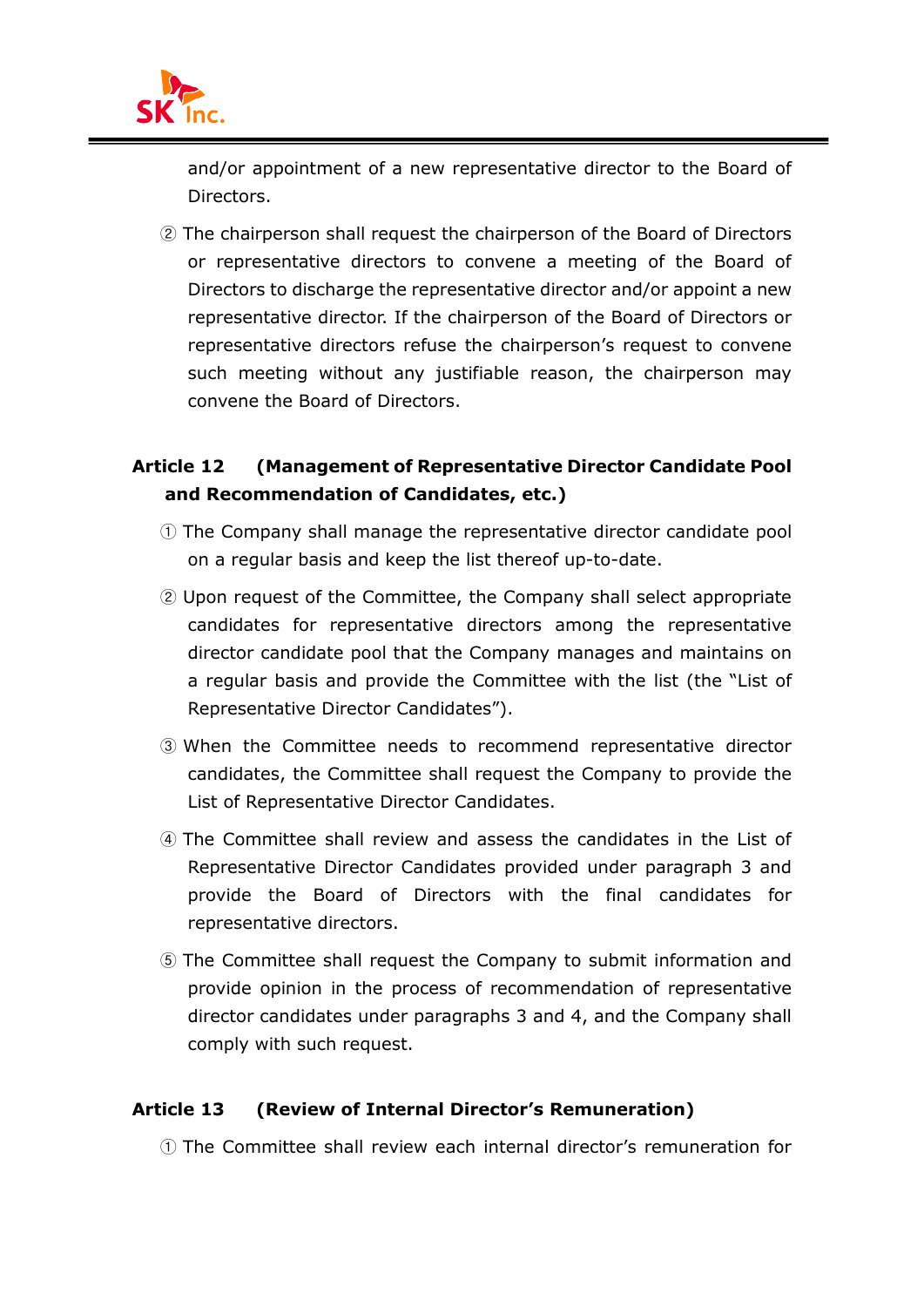

each year through assessment of its adequacy and report the results thereof to the Board of Directors.

② The Committee shall request the Company to submit information and provide opinion in the process of reviewing remuneration prescribed in paragraph 1, and the Company shall comply with such request.

#### **Article 14 (Right to Request Submission of Documents, etc.)**

- ① If necessary for performance of duties, the Committee may request the relevant officers, employees and outside personnel to attend the meeting and submit relevant information and/or state their opinion.
- ② The Committee may seek expert advice, etc. at the expense of the Company by the resolution of the Committee, if necessary.

#### **Article 15 (Secretariat Organization)**

- ① The secretariat organization of the Committee shall refer to the [HR Department].
- ② The secretariat organization shall assist the chairperson and handle the affairs of the Committee.

#### **Article 16 (Meeting Minutes)**

- ① The secretariat organization shall execute minutes regarding the proceedings of the Committee.
- ② The agenda, summary of proceedings, resolutions adopted at the meeting, names of the directors who have voted against such resolutions, and the reason for objections thereto shall be recorded in the minutes, on which all members present at the meeting shall sign their names or affix their seal impressions.

#### **Article 17 (Amendment)**

Any amendment to these regulations shall be made by the resolution of the Board of Directors.